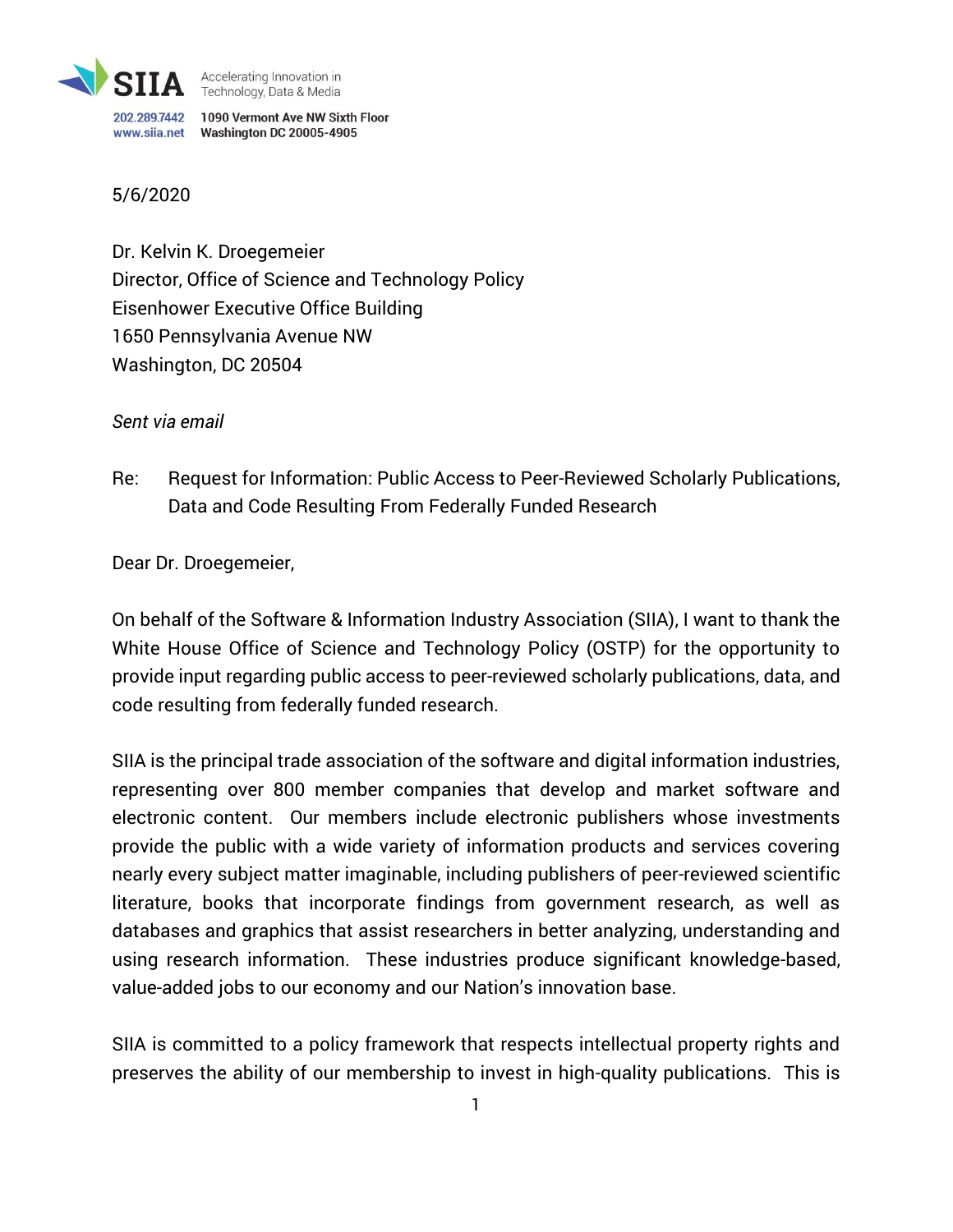why we are concerned to hear that OSTP is considering mandating that any journal article that reports on federally-funded research be made available for free immediately upon publication, a dramatic change from the twelve-month post-publication embargo period that currently exists.

Journal articles are not free to produce. They require significant investment on the part of private sector publishers to collect, review, and distribute high caliber scholarly articles. To maintain these standards, publishers must first solicit submissions and review articles for quality (some journals rejecting as many as 90 percent), and then send their selections out for peer review to be vetted for accuracy and integrity. As part of the peer review process, editors are responsible for training and managing reviewers to meet strict disclosure and evaluation standards. Only after an article undergoes this rigorous process of selection, peer review, and editorial review is it able to be published. This process occurs entirely in the private sector and at private expense. Scholarly publishers are not a party to federal grants or research funds and instead rely upon subscriptions revenue to cover expenses.

A requirement to make all articles that report on federal-funded research freely available would leave scholarly publishers little choice other than to shift business models away from a pay-to-read (subscription) model to a pay-to-publish (open access) model, where by authors would be responsible for securing funds to cover publishing fees so that the underlying article is free to read immediately. There are more than 224,000 scientific articles published each year that report on federally-funded research, and a conservative estimate of the average open access publishing fee is about \$2750. Simple arithmetic reveals that such a shift would require more than \$600 million per year in additional or diverted funding from the United States government, where no additional or diverted funding is required today.

Under current law, the Copyright Act (17 U.S.C. § 101 et seq.) provides incentives that allow publishers to fund peer review and produce quality scientific articles without government funding. Those incentives were constitutionally designed to encourage private parties to engage in producing publications of these kinds of works, and had the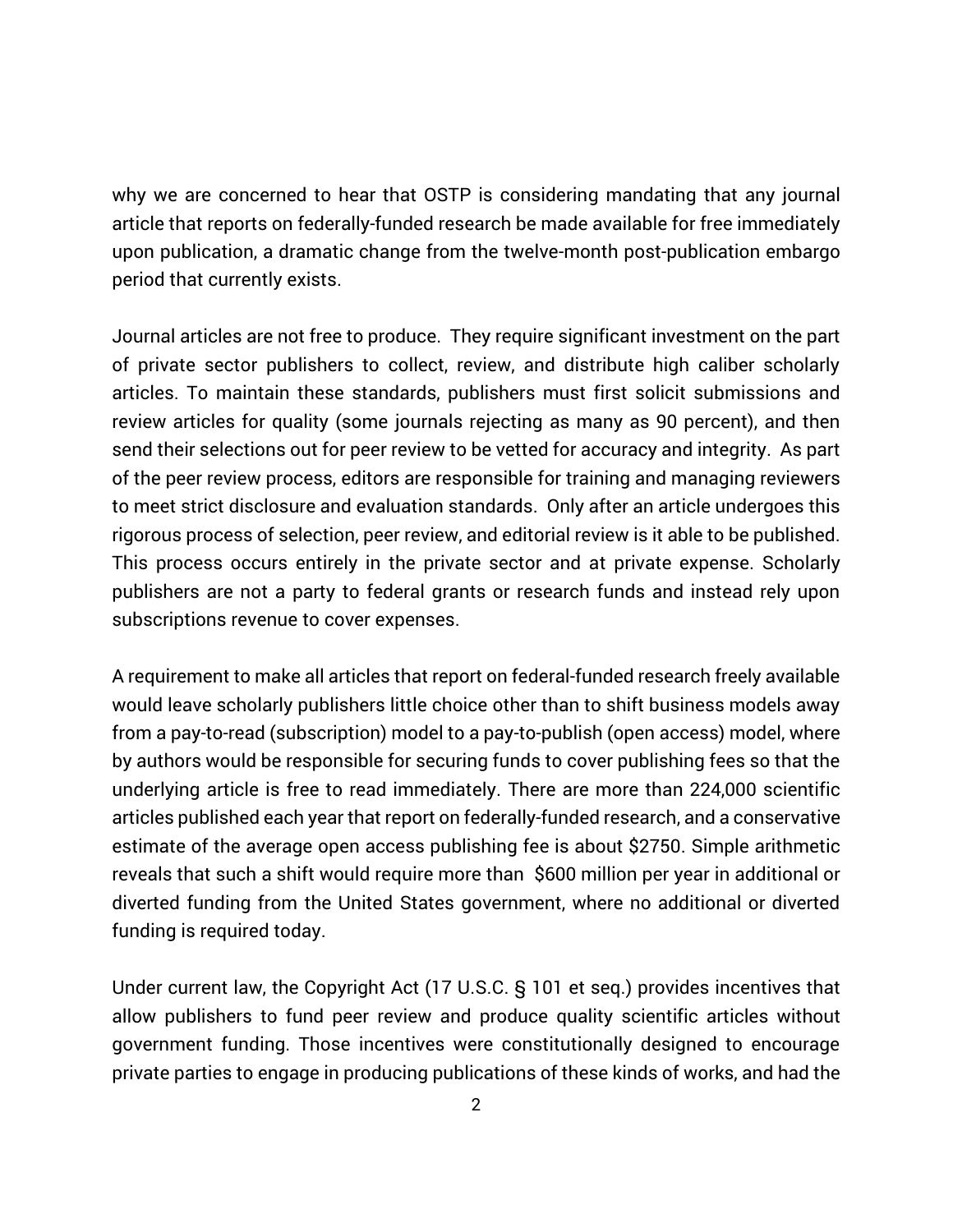salutary effect of preventing the government from undue influence over who may publish or where. The pay-to-publish open access model, a model already widely offered by publishers in the marketplace, is currently used by approximately 20% of authors whose articles report on federally-funded research. The question OSTP should be asking is why only 20% uptake for pay-to-publish with 80% of authors choosing pay-to-read? What incentives structures contribute toward the preference for pay-to-read, and how can those be overcome? A requirement that federally-supported researchers publish only in open access journals without a robust discussion about and serious commitment to making pay-to-publish model sustainable at a scale of 224,000 articles per year is irresponsible.

If the embargo period is zero, the government will have—by fiat—rendered subscription sales impossible for many members, and created a recurring obligation on itself to fund scientific publishing. There is no alternative (much less recurring) funding source for these works. The result will be the destruction of a well-functioning business model that has existed for 200-plus years, and threatens the ability of publishers to invest in the production and distribution of scholarly articles.

## **It's the Wrong Time to Experiment with Scientific Publishing**

The wide availability of quality scientific research now available are a direct result of such investments. Scientific publishers were quick to respond to the COVID-19 crisis and have been working tirelessly to help doctors and researchers understand and combat the pandemic. Accurate and reliable information is critical in the fight against COVID-19, and many publishers have established their own free resource pages and are collaborating with the U.S. government to ensure an even broader community has free access to this vital research. Furthermore, publishers are ensuring that many of the articles being made available for free are in a machine-readable format so that artificial intelligence (AI) tools can be utilized to extract even more information.

Without reliable peer reviewed scholarly communication supported by sustainable business models, it will be harder for scientists to communicate research when the next